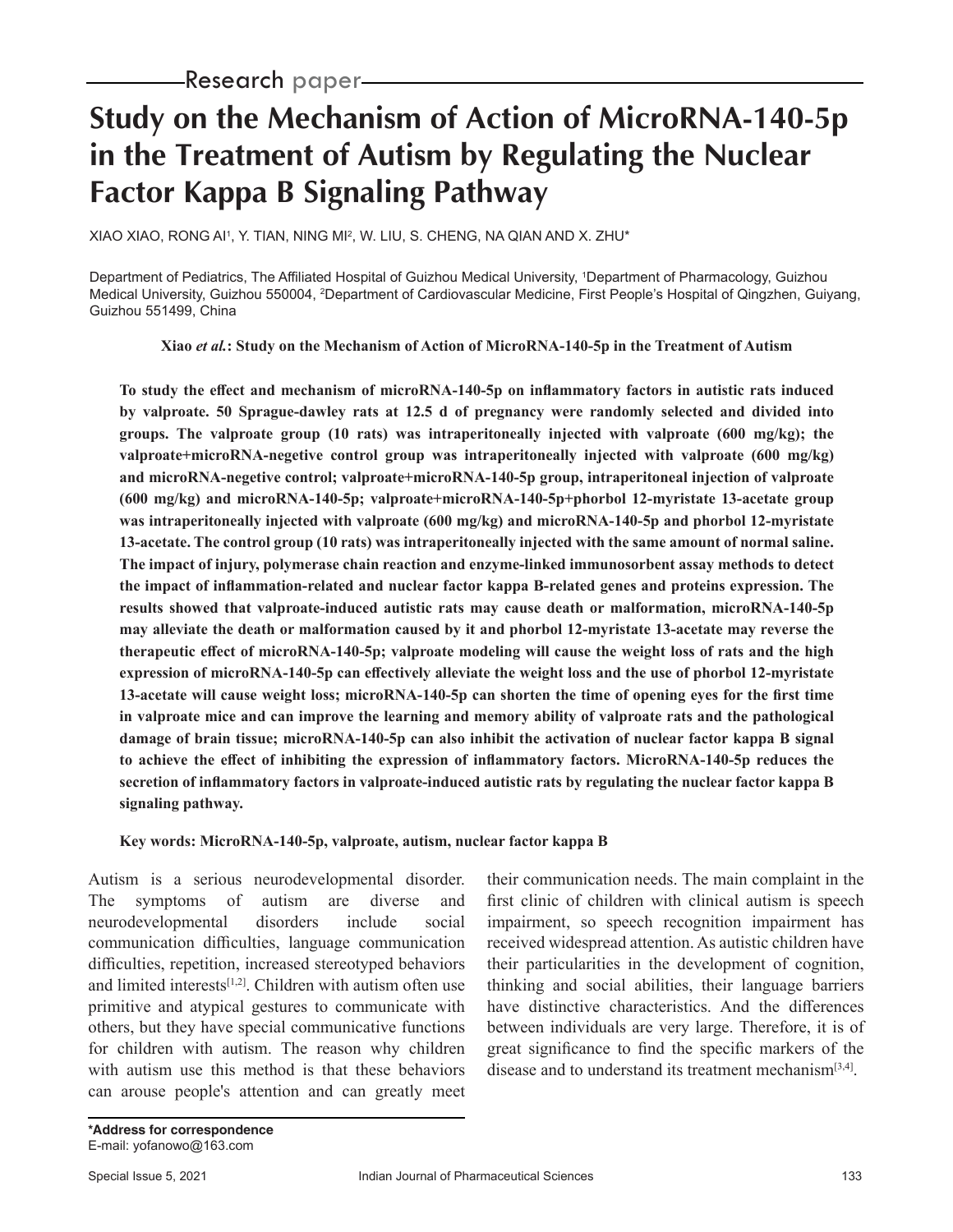MicroRNA (miRNA) is a type of non-coding RNA molecule that exists widely in the biological world. Because it does not have an open reading frame, it cannot encode proteins. miRNA has a variety of biological functions and plays a vital role in cell growth, differentiation and embryonic development<sup>[5]</sup>. Research reports show that miRNAs are related to the occurrence of diseases, miRNAs play a regulatory function in diabetes, heart disease and human tumors $[6,7]$ and miRNAs can also be used as molecular markers for disease diagnosis and treatment. MiR-140-5p has physiological and pathological regulatory effects. It has regulatory functions on cell energy metabolism and malignant transformation of tumor cells.

In this study, Valproate (VPA) rats were used as experimental subjects to explore its expression changes in VPA-induced autism models and to clarify the role of miR-140-5p in the secretion of inflammatory factors in VPA-induced autism models, in order to clarify VPA. The molecular mechanism of inflammation in the induced autism model and molecular targeted treatment of autism provide reference.

## **MATERIALS AND METHODS**

### **Animal model preparation and grouping:**

Healthy adult Sprague-Dawley (SD) rats in the reproductive cycle, weight: male 280-290 g, 10, female 240-250 g, 20. Raised for several days under the conditions of periodic light (07:00-19:00), constant temperature of 24° and constant humidity of 55 %. After adapting to the environment for 2 w, follow the method of Schneider[8] and others. At 17:00, the male to female ratio was 2:1. The vaginal smear was checked at 8:00 the next day. The sperm was found on the  $1<sup>st</sup>$  d of pregnancy (E1); the pregnant rat is kept in another cage. Divide the pregnant rats into 5 groups immediately, At E12.5 d in the VPA group, pregnant rats in the model group were intraperitoneally injected with sodium valproate 600 mg/kg (sodium valproate powder was mixed with physiological saline to make a 250 mg/ ml solution); pregnant rats in the VPA+miR-Negetive Control (NC) group were injected intraperitoneally with valproate sodium valproate 600 mg/kg (sodium valproate powder is mixed with physiological saline to make 250 mg/ml solution) and injected with miR-NC; pregnant rats in the VPA+miR-140-5p group were injected intraperitoneally with sodium valproate 600 mg/kg (valproic acid sodium powder was made into 250 mg/ml solution with physiological saline) and miR-140-5p was injected; pregnant rats in the VPA+miR-140-5p+Phorbol 12-Myristate 13-Acetate (PMA) group

were injected intraperitoneally with sodium valproate 600 mg/kg (sodium valproate powder for physiological Saline was prepared as a 250 mg/ml solution) and injected with miR-140-5p and PMA; pregnant rats in the control group were injected with the same amount of normal saline intraperitoneally. The offspring born by the mother mouse in the model group are recorded as the sodium valproate group (VPA group, n=20); the offspring born by the mother mouse in the VPA+miR-NC group (VPA+miR-NC group, n=20); VPA+miR-140-5p pups from female rat (VPA+miR-140-5p group, n=20); VPA+miR-140-5p+PMA pups from female rat (VPA+miR-140-5p+PMA group, n=20); the offspring born by mother rat in the control group were recorded as the saline group (control group, n=20); the day of birth was recorded as the  $1<sup>st</sup>$  d after birth (P1).

# **Comparison of the mortality and deformity rate of the five groups of offspring in 1 mo:**

After the five groups of rats have grown up for 1 mo, observe their status and record the mortality and deformity rate of the offspring.

## **Comparison of the body weight of rats in each group:**

Weigh the weights of rats in each group at P7, P14, P21, P56 and P90.

### **Eye-opening time measurement:**

The rats in each group were observed to open their eyes at P12, P13, P14, P15 and P16. Scoring criteria: 0 points-both eyes are open; 1 point-1 eye is open; 2 points-both eyes are open.

# **Morris water maze test to detect the effect of miR-140-5p on the learning and memory ability of rats:**

The Morris water maze experiment is divided into the 1<sup>st</sup> 5 d of positioning and navigation experiments and the  $6<sup>th</sup>$  d of space exploration experiments. The water maze circular pool is divided into four quadrants and the escape platform is placed in one of the quadrants. A training experiment was carried out from d 1 to d 5 and the rats were trained once a day at a fixed time in the morning and afternoon. The rats were put into the water facing the pool wall and the time when the rat found the platform within 60 s and the swimming route before the platform were recorded. It was recorded as the escape latency and swimming distance of the rat. If the mouse cannot find the platform within 60 s, the escape latency is recorded as 60 s and the experimenter guides the mouse to the platform and stays for 20 s. Analyze the spatial learning ability of rat. After the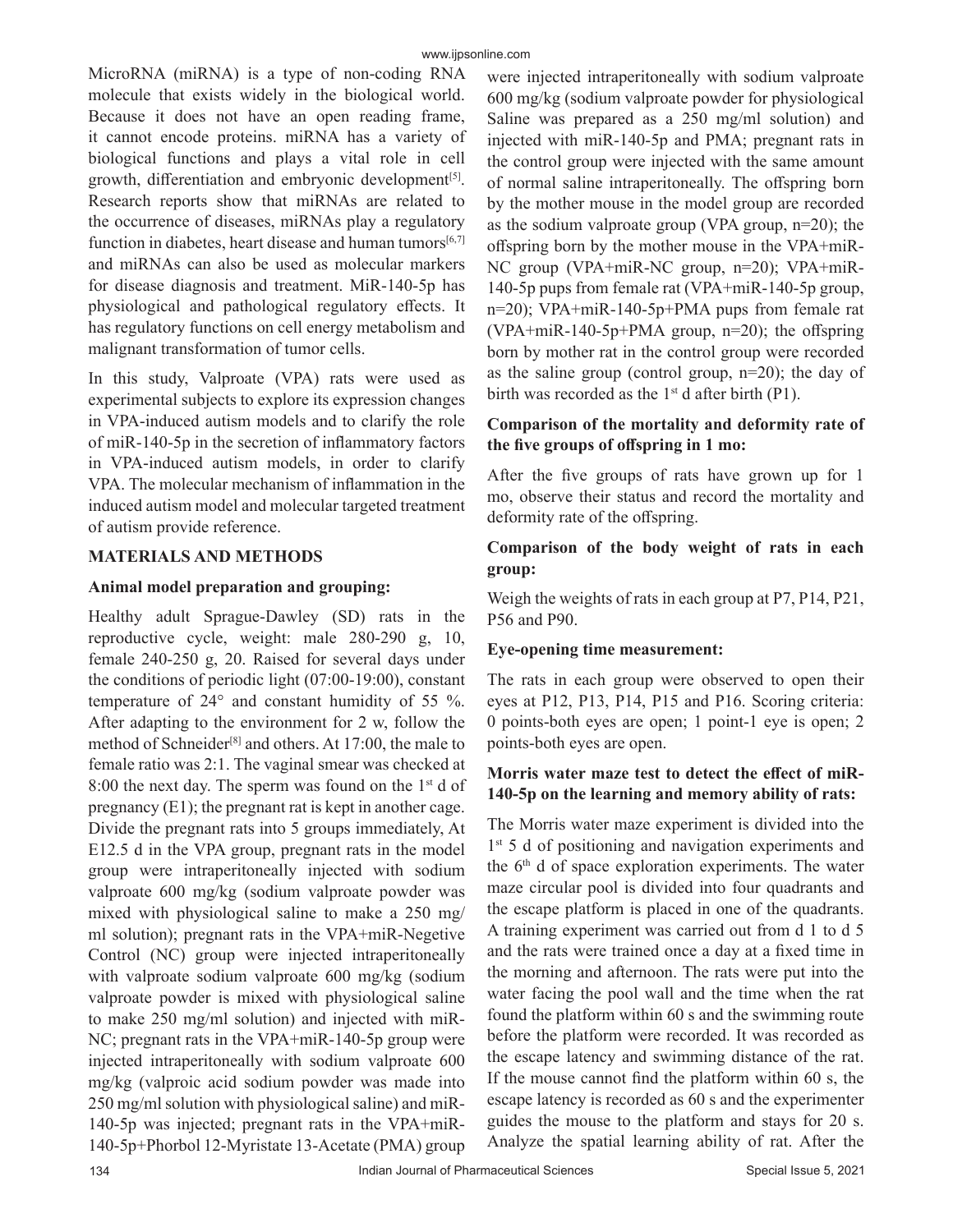positioning and navigation experiment is over, the platform is removed on the  $6<sup>th</sup>$  d and the rat are placed in the pool from any entry point and the time the rat stay in the target quadrant and the number of times they cross the platform are recorded<sup>[9,10]</sup>.

# **Haemotoxylin and Eosin (HE) staining to observe the effect of miR-1400-5p on pathological damage in rats:**

Rats are anesthetized and perfused into the heart; the brain tissue is removed, dehydrated, embedded and sliced, with a thickness of 7 μm. The sections were fixed with alcohol; stained with hematoxylin staining solution; differentiation with hydrochloric acid alcohol differentiation solution; ammonia returning to blue; staining with eosin staining solution; dehydrated with gradient alcohol and dried, mounted with neutral gum and covered with a cover glass. Observe the pathological damage of the brain tissue of each group of mice under a microscope at 10×20 times and take pictures to record<sup>[11,12]</sup>.

# **Reverse Transcriptase Polymerase Chain Reaction (RT-PCR) analysis:**

In this section, we examined the expression of inflammation related genes and nuclear factor kappa B (NF-κB) related messenger ribonucleic acid (mRNA). The total RNA was isolated from rat brains using TRizol reagent (Invirtrogen), the tissue were converted complementary DNA (cDNA) by OneScript Reverse Transcriptase OneScript cDNA Synthesis Kit (Abm). 25 μl Dream Taq PCR Master Mix (Abm), 1.5 μl forward and reverse primer (Ribobio, Guangzhou), 2 μl cDNA and 20 μl water nuclease free in amplification reaction mixture (50  $\mu$ l) and the PCR condition were as follows: 95° (2 min, a cycle), 95° (30 s), 58° (30 s), 72° (1 min), 35 cycles in total. Finally, 72° (10 min a cycle).  $β$ -actin served as the control<sup>[13,14]</sup>.

# **Enzyme-Linked Immunosorbent Assay (ELISA) method for determination of cytokine levels:**

The brain tissues of rats were collected and the levels of interleukin-6 (IL-6), IL-1β, Tumour Necrosis Factor alpha (TNF $\alpha$ ), NF- $\kappa$ B (p65), p-I $\kappa$ B $\alpha$  and NFKB inhibitor  $\alpha$  (I $\kappa$ B $\alpha$ ) in rat tissues were determined according to the method steps of the ELISA kit instructions<sup>[15,16]</sup>.

### **Statistical analysis:**

All data are shown as mean standard±deviation. Graphpad 6.0 statistical software (GraphPad Software Inc., San Diego, CA, USA) was used for the statistical analyses. Student's t-test was performed to analyze difference between two groups. One-way analysis of variance was used to detect differences between more than two groups. And p value was  $\leq 0.05$  was considered significant.

## **RESULTS AND DISCUSSION**

The control group died within 1 mo with 1 rat without deformity. The VPA group died within the same periods of time 7 and 4 were deformed. The lethality and teratogenicity of the miR-NC+VPA group were the same as that of the VPA group. There were 3 deaths in the miR-140-5p+VPA group and 2 malformations, which was significantly lower than the miR-NC+VPA group. 5 deaths and 3 malformations in the miR-140- 5p+VPA+PMA group (Table 1), the above results showed that VPA-induced autistic rats may cause death or malformation, miR-140-5p may alleviate the death or malformation caused by it and PMA may reverse the therapeutic effect of miR-140-5p.

At P7, there was no significant difference in body weight between the groups ( $p > 0.05$ ); after P14, the differences between the groups gradually showed that the VPA group was significantly lower in weight compared with the control group at  $P14 (p<0.05)$ , Compared with miR-NC+VPA, the weight of rats in the miR-140-5p+VPA group increased significantly ( $p<0.05$ ), while the weight of rats in the miR-140-5p+VPA group in the miR-140-5p+VPA+PMA group There was no significant difference; at P21, the weight of rats in the VPA group was significantly lower than that of the control group  $(p<0.01)$ . Compared with miR-NC+VPA, the weight of rats in the miR-140-5p+VPA group was significantly increased (p<0.01), while the miR-140-5p+VPA+PMA group miR-140-5p+VPA group rats weight decreased (p<0.05); at P56 and P90, the weight change trend of each group was the same as that of 21 d, of which 90 d. The difference between the groups was the most significant, as shown in Table 2.

At P12, P13 and P14, the score of eye-opening time in the VPA group was lower than that of the control group ( $p<0.05$ ); the eye-opening time score of miR-140-5p+VPA was higher than that of the miR-NC+VPA group; while the comparison between the miR-140- 5p+VPA+PMA group and the miR-140-5p+VPA group has significant differences at P12 and P13, and there is no significant difference between the two groups at P14; at P15, there is no significant difference between the other groups  $(p>0.05)$ . At P16 and later, the mice in each group opened their eyes completely. As shown in Table 3.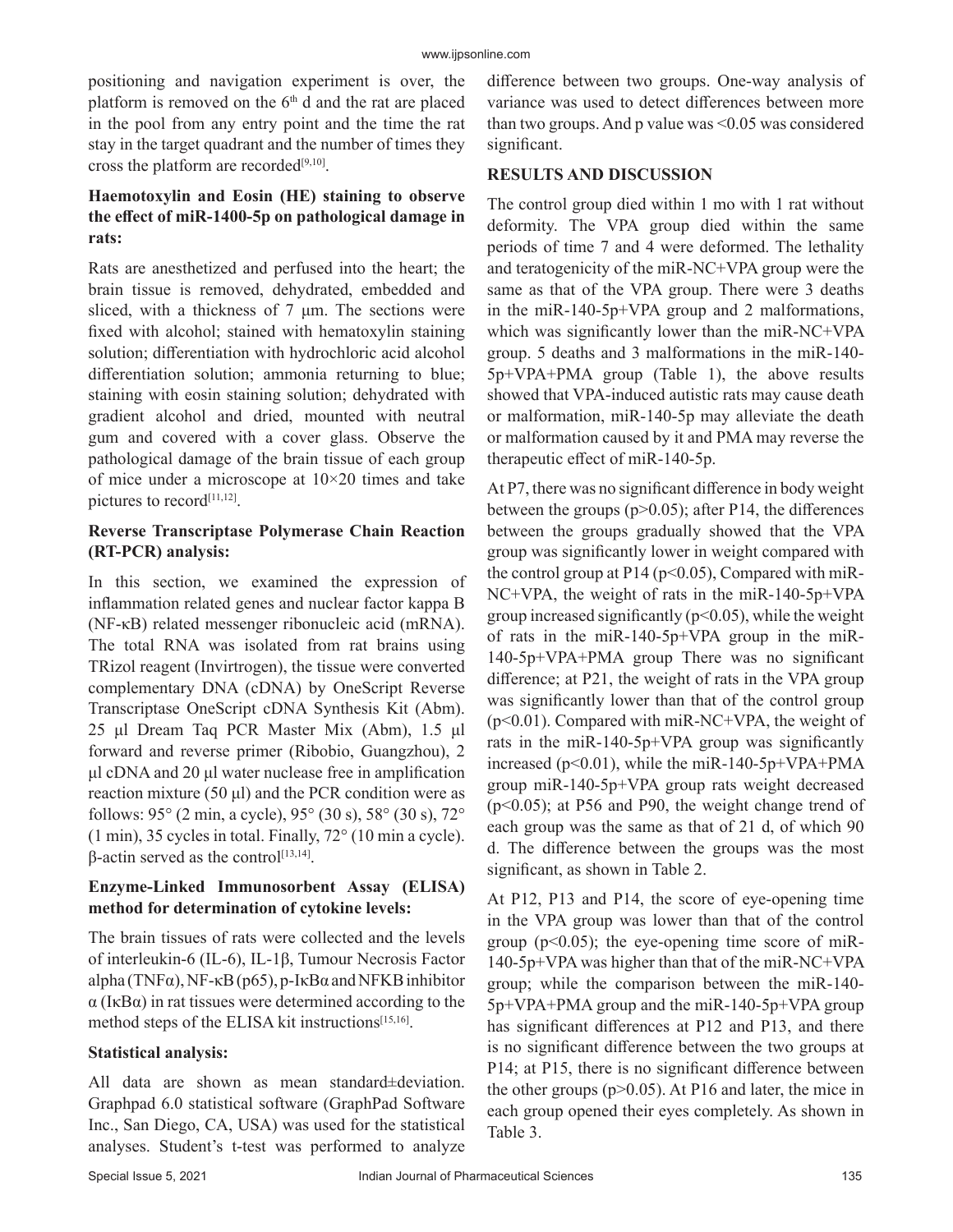|  |  |  | TABLE 1: COMPARISON OF MORTALITY AND DEFORMITY RATES |  |  |  |
|--|--|--|------------------------------------------------------|--|--|--|
|  |  |  |                                                      |  |  |  |

| Group $(n=20)$     | Death (n) | Deformity (n) | Death rate (%) | Deformity rate (%) |
|--------------------|-----------|---------------|----------------|--------------------|
| Control            |           |               |                |                    |
| <b>VPA</b>         |           |               | 35             | 20                 |
| $miR-NC+VPA$       |           |               | 35             | 20                 |
| $miR-140-5p+VPA$   |           |               | 15             | 10                 |
| miR-140-5p+VPA+PMA |           |               | 25             | 15                 |

#### **TABLE 2: WEIGHT COMPARISON BETWEEN GROUPS**

|                 | Control          | <b>VPA</b>         | miR-NC+VPA       | miR-140-5p+VPA   | $miR-140-5p+VPA+PMA$                   |
|-----------------|------------------|--------------------|------------------|------------------|----------------------------------------|
| P7              | $14.8 \pm 1.4$   | $13.48 \pm 1.6$    | $13.2 \pm 1.4$   | $13.9 \pm 1.2$   | $13.5 \pm 1.2$                         |
| P <sub>14</sub> | $28.5 \pm 1.9$   | $21.1 \pm 1.3^*$   | $20.7 \pm 1.6$   | $27.7 \pm 1.6$   | $25.7 \pm 1.3$                         |
| P <sub>21</sub> | $39.8 + 4.7$     | $27.6 \pm 7.1$ **  | $16.9 + 6.4$     | $38.9 + 4.2$     | $27.7 + 4.1^{\text{ft}}$               |
| P <sub>56</sub> | $178.1 \pm 7.4$  | $167.3 \pm 8.1$ ** | $165.2 \pm 7.3$  | $177.8 + 6.9$    | $160.6 \pm 5.9$ <sup>tt</sup>          |
| P90             | $302.7 \pm 15.2$ | $284.5 \pm 12.7**$ | $281.9 \pm 13.4$ | $300.9 \pm 14.7$ | $284.5 \pm 13.2$ <sup>&amp;&amp;</sup> |

Note: \*p<0.05 *vs.* control; \*\*p<0.01 *vs.* con; # p<0.05 vs. miR-NC+VPA; ##p<0.01 *vs.* miR-NC+VPA; &p<0.05 *vs.* miR-140-5p+VPA

#### **TABLE 3: COMPARISON OF EYE OPENING IN EACH GROUP**

|                 | Control       | <b>VPA</b>    | $miR-NC+VPA$  | $miR-140-5p+VPA$         | $miR-140-5p + VPA+PMA$                |
|-----------------|---------------|---------------|---------------|--------------------------|---------------------------------------|
| P <sub>12</sub> | $0.60 + 0.69$ | $0.00+0.00*$  | $0.00+0.00$   | $0.40+0.43*$             | $0.00 + 0.00$ <sup>&amp;</sup>        |
| P <sub>13</sub> | $1.40+0.85$   | $0.00+0.00**$ | $0.00+0.00$   | $1.20 \pm 0.92$ ##       | $0.50 \pm 0.44$ <sup>&amp;&amp;</sup> |
| P <sub>14</sub> | $1.70 + 0.56$ | $1.00+0.58*$  | $1.00+0.47$   | $1.50+0.46$ <sup>#</sup> | $1.20+0.37$                           |
| P <sub>15</sub> | $2.00+0.00$   | $1.70+0.45$   | $1.80 + 0.56$ | $2.00+0.00$              | $1.90+0.32$                           |
| P <sub>16</sub> | $2.00+0.00$   | $2.00+0.00$   | $2.00+0.00$   | $2.00+0.00$              | $2.00+0.00$                           |

Note: \*p<0.05 *vs.* control; \*\*p<0.01 *vs.* con; # p<0.05 *vs.* miR-NC+VPA; ##p<0.01 *vs.* miR-NC+VPA; &p<0.05 *vs.* miR-140-5p+VPA

In the Morris water maze experiment, compared with the blank control group, the escape latency and swimming distance of the VPA group were significantly increased and the number of crossing platforms and the percentage of stay time in the target quadrant were significantly reduced ( $p<0.05$  or  $p<0.01$ ). Compared with the miR-NC+VPA group, the miR-140-5p+VPA group had significantly shorter escape latency and swimming distance and significantly increased the number of platform crossings and the percentage of stay time in the target quadrant; compared with the miR-140-5p+VPA group, miR-140-5p+VPA+PMA's escape latency and swimming distance are relatively prolonged and the number of crossing platforms and the percentage of stay time in the target quadrant are reduced; the above results indicate that the miR-140- 5p+VPA group can improve the learning and memory ability of VPA rats, as shown in fig. 1.



**Fig. 1: Effects of miR-140-5p on the learning and memory function of VPA rats**

136 Indian Journal of Pharmaceutical Sciences Special Issue 5, 2021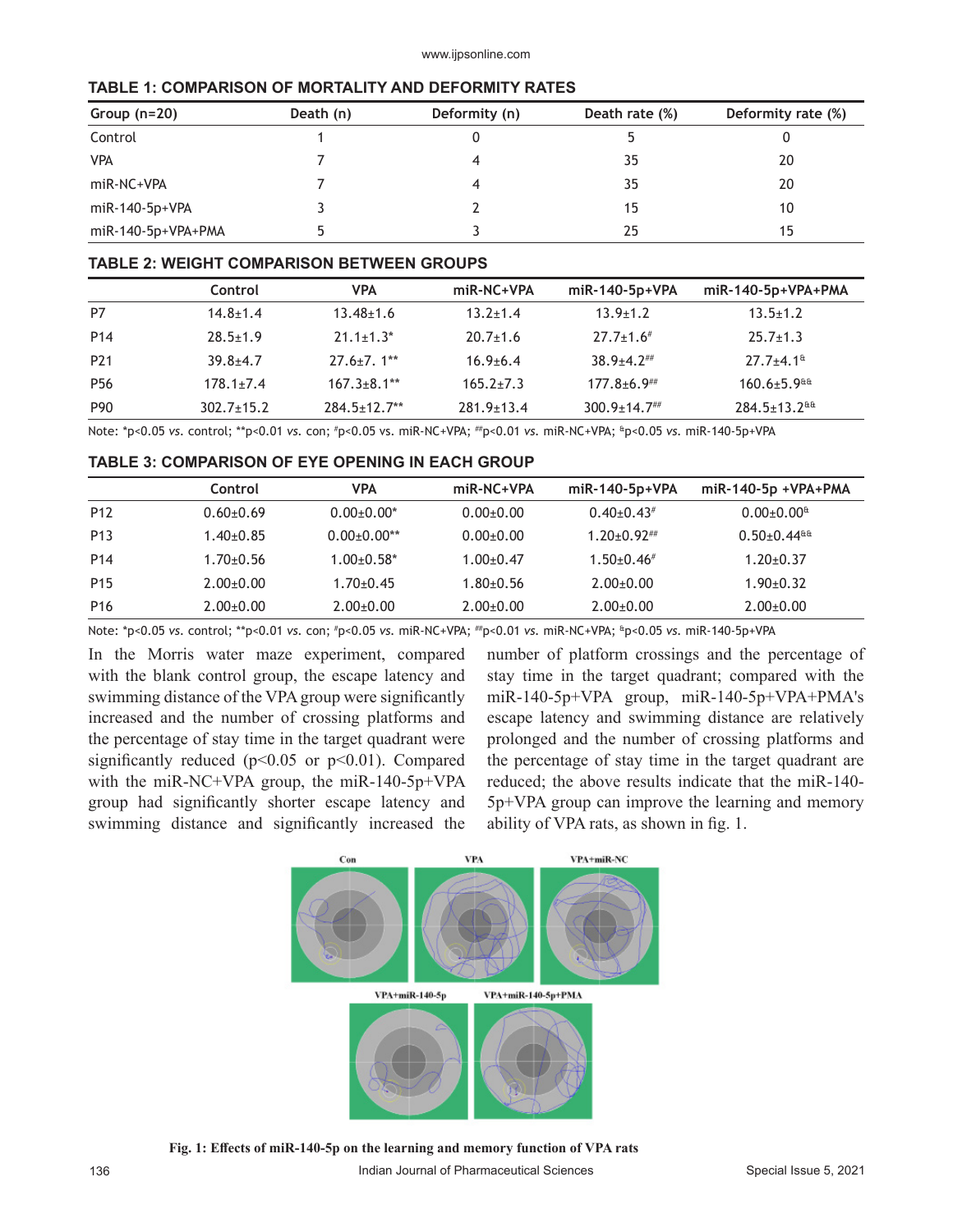The HE staining results shows (fig. 2) that in the blank control group, the cells in the Carbonic Anhydrase 3 (CA3) area of the hippocampus of rats are evenly colored and the brain tissue cells are clearly and densely distributed, uniformly arranged, full cell bodies, clear nuclear membranes, complete cell structures and clear outlines. Compared with the blank control group, the cells in the hippocampal CA3 area of the VPA group are disorderly arranged with large gaps, irregular, lighter coloration, cell membranes and nuclear membranes are not clear. Compared with miR-NC+VPA, the brain tissue cells in the miR-140-5p+VPA group are clearly and densely distributed, evenly arranged and the cell body is full, that is, miR-140-5p can improve the brain tissue damage of VPA rats, while miR-140- 5p+VPA+PMA and miR-140-5p. Compared with miR-140-5p+VPA, the arrangement is relatively disordered and the gap is large, irregular and the coloring is lighter. The above results indicate that PMA may reverse the therapeutic effect of miR-140-5p on the brain tissue of VPA rats.

In order to verify whether miR-140-5p can inhibit the expression of inflammatory factors and explore its relationship with the NF-κB signaling pathway, we used RT-PCR to detect the expression of related genes (fig. 3) and ELISA method to detect the expression of related proteins (Table 4). The results showed that compared with the control group, the expression of miR-140-5p in the brain of the VPA group was significantly reduced  $(p<0.01)$ , miR-140-5p could significantly increase its expression  $(p<0.01)$  and PMA has no regulatory effect  $(p>0.05)$ ; at the same time, we detected the expression of inflammation-related factors including IL-6, IL-1β and TNF-α. The results showed that compared with the control group, the expression of IL-6, IL-1β, TNF- $\alpha$ were significantly increased  $(p<0.01)$ ; Compared with miR-NC+VPA, IL-6, IL-1 $\beta$  and TNF- $\alpha$  in the brains of rats in the miR-140-5p+VPA group were significantly reduced ( $p<0.01$ ). The above results indicate that miR-140-5p can inhibit the expression of IL-6, IL-1β, TNF- $\alpha$ and other inflammatory factors. Compared with miR-140-5p+VPA, the expression of inflammatory factors has increased in miR-140-5p+VPA+PMA group. Therefore, we speculate that miR-140-5p inhibits the expression of inflammatory factors may be related to the NF-κB signaling pathway. The results showed that compared with the control group, the p65 and p- $I \kappa B\alpha$ protein levels in the VPA group increased; miR-140- 5p can significantly inhibit the p65 and p-IκBα protein levels (fig. 3 and Table 4); The protein expression levels of p65 and p-IκBα increased in the miR-140- 5p+VPA+PMA group. NF-κB signal activator PMA increases the level of NF-κB signal activation and partially reverses the inhibitory effect of miR-140- 5p on NF-κB signal. The above results indicated that miR-140-5p can inhibit the activation of NF-κB signal to achieve the effect of inhibiting the expression of inflammatory factors.



**Fig. 2: HE staining to observe the effect of miR-140-5p on brain damage in autistic rats**



**Fig. 3: The expression of IL-6, IL-1β, TNF-α, p65, p-IκBα and IκBα related genes were detected by RT-PCR Note: \*p<0.05** *vs.* **con; \*\*p<0.01** *vs.* **con; # p<0.05** *vs.* **miR-NC+VPA; ##p<0.01** *vs.* **miR-NC+VPA; &p<0.05** *vs.* **miR-140-5p+VPA,**   $(\blacksquare)$  CON;  $(\blacksquare)$  VPA;  $(\blacksquare)$  MiR-NC-VPA;  $(\blacksquare)$  MiR-140-5p+VPA;  $(\blacksquare)$  MiR-140-5p+VPA+PMA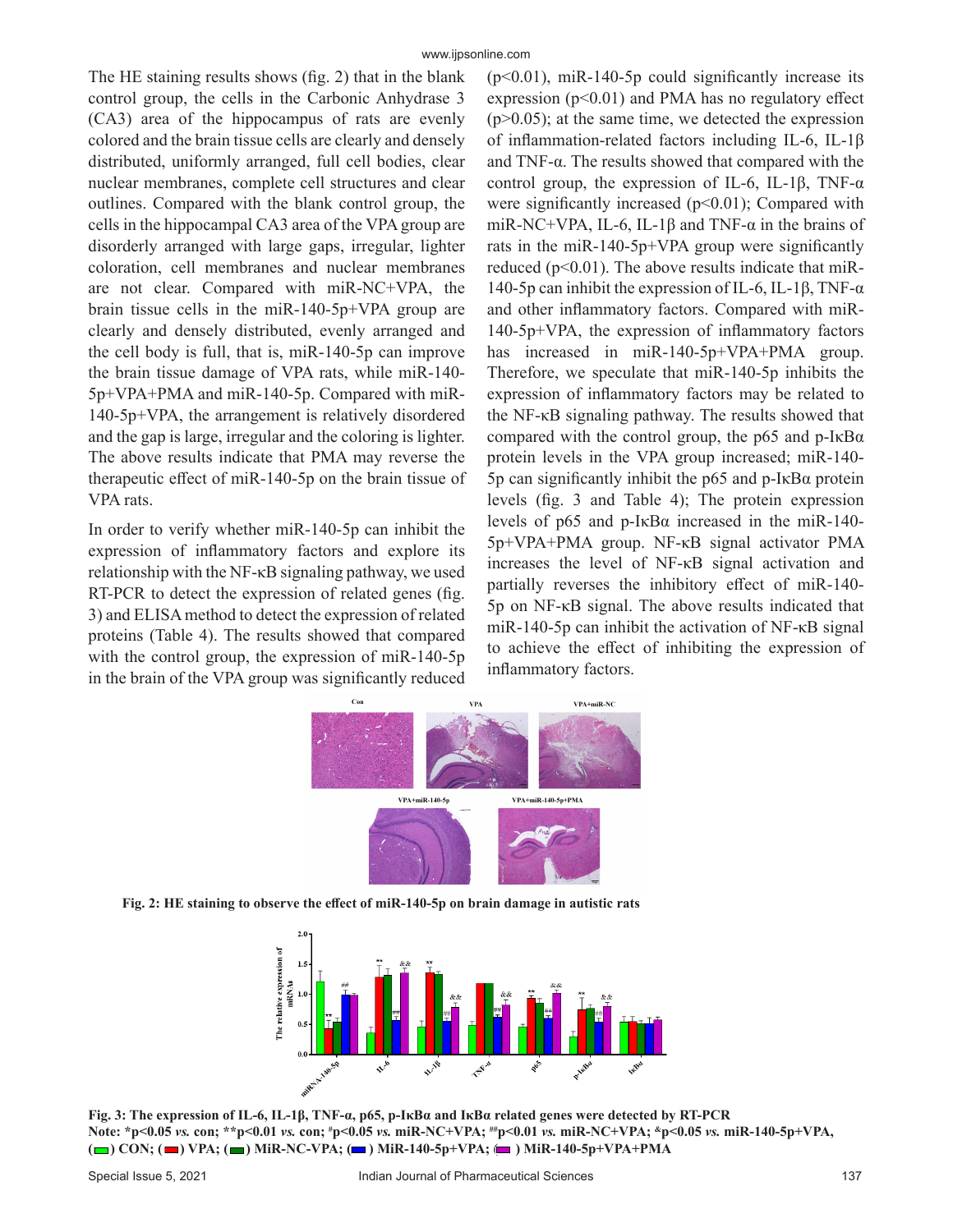| Group            | Control          | <b>VPA</b>         | miR-NC+VPA       | miR-140-5p+VPA      | $miR-140-$<br>5p+VPA+PMA                          |  |
|------------------|------------------|--------------------|------------------|---------------------|---------------------------------------------------|--|
| $IL-6$           | $26.84 \pm 2.17$ | $35.76 \pm 2.03*$  | $36.89 \pm 2.28$ | $29.54 \pm 2.30$ #  | $38.61 \pm 2.08$ <sup>tt</sup>                    |  |
| $IL-1B$          | $13.95 \pm 1.18$ | $22.81 \pm 1.24$ * | $23.53 \pm 1.85$ | $17.38 \pm 1.42$    | $20.95 \pm 1.32$                                  |  |
| $TNF$ - $\alpha$ | $5.15 \pm 0.40$  | $63.21 \pm 3.27**$ | $62.98 + 4.46$   | $12.45 \pm 1.23$ ## | $28.45 \pm 2.19$ <sup>tt</sup>                    |  |
| p65              | $32.12 \pm 3.27$ | $51.23 \pm 5.34*$  | $56.29 + 4.32$   | $40.27 \pm 3.28$ #  | $52.29 + 5.62$ <sup><math>\text{a}</math></sup>   |  |
| p-IkBa           | $18.27 \pm 2.34$ | $45.39{\pm}4.69*$  | $43.58 + 6.42$   | $33.59 \pm 3.57$    | $50.27 \pm 6.47$ <sup><math>\text{a}</math></sup> |  |
| ΙκΒα             | $46.28 \pm 5.37$ | $47.24 \pm 8.32$   | $45.38 + 8.58$   | $46.27 \pm 6.74$    | $47.29 \pm 6.42$                                  |  |

**TABLE 4: VPA RATS TRANSFECTED WITH miR-140-5P, THE CONTENTS OF IL-6, IL-1Β AND TNF-α IN THE BRAIN (pg/ml, x±s)**

Note: \*p<0.05 *vs.* con; \*\*p<0.01 *vs.* con; # p<0.05 *vs.* miR-NC+VPA; ##p<0.01 *vs.* miR-NC+VPA; &p<0.05 *vs.* miR-140-5p+VPA

Mothers who take VPA in early pregnancy to treat psychosis or anti-epilepsy have a very high risk of autism in their offspring<sup>[17]</sup>. Simple injection of pregnant mice, VPA can cause behavioral changes in offspring and maternal exposure to VPA will reduce autism candidates gene expression<sup>[18]</sup>. Electrophysiological studies have shown that VPA offspring exhibit abnormal microcircuit connections, which may be related to the long-term functional pathway damage in autistic patients shown by magnetic resonance imaging studies. Therefore, this article uses pregnant SD rats to establish a VPA autism model for follow-up research $[19,20]$ . In order to clarify the molecular mechanism of inflammation in the induced autism model and molecular targeted treatment of autism provide reference.

miRNA has many biological functions and plays an important role in human embryo development, tissue function maintenance and tissue aging $[21]$ . miRNA affects tissue function by regulating cell growth, differentiation, movement and apoptosis<sup>[22-25]</sup>. At present, the regulation of miRNAs has been found in the development of human malignant tumors, nerve damage, diabetes and other diseases $[26-28]$ . The expression of miRNAs changes during the progression of the disease, and can promote or inhibit the occurrence of diseases by influencing the function of cells. miR-140-5p is a miRNA molecule that is currently found to be related to the occurrence of human diseases<sup>[29]</sup>. miR-140-5p is related to inflammation, tissue repair $[30,31]$  and is involved in the progression of a variety of malignant solid tumors, arthritis, intervertebral disc inflammation, etc. Therefore, this article is based on miR-140-5p is a key indicator to examine its relationship with the treatment of autism. This experiment showed that the expression level of miR-140-5p decreased in VPAtreated autistic rats and upregulation of miR-140-5p could inhibit the secretion of inflammatory factors in VPA-treated autistic rats. miR-140-5p may have inhibit inflammation.

This experiment further explored the mechanism of miR-140-5p and found that up-regulation of miR-140- 5p can reduce the expression levels of  $p65$  and  $p$ -I $\kappa$ B $\alpha$ proteins in VPA-induced rats. Both p65 and p-IκBα are the key factors of NF-κB signal transduction. The higher the expression level of both, the higher the activation degree of NF-κB signal. NF-κB is highly conserved in evolution and it mostly exists as a dimer in human tissues. p65 is an indispensable subtype of NF-κB to function. NF-κB is a transcriptional regulator ubiquitous in the human body, which participates in the processes of immunity and inflammation. Previous studies have shown that NF-κB is negatively regulated by miR-140-5p and is involved in the occurrence of inflammatory injury of the intervertebral disc. The mechanism of miR-140-5p is related to NF-κB. The results of this experiment show that NF-κB activator can reverse the inhibitory effect of miR-140-5p on the secretion of inflammatory factors in VPA-induced autism rats, suggesting that miR-140-5p regulates VPAinduced inflammatory factors in autistic rats secretion is related to NF-κB signaling.

In conclusion, miR-140-5p reduces the secretion of inflammatory factors in VPA-induced autistic rats by regulating the NF-κB signaling pathway.

#### **Acknowledgement:**

This work was supported by The Affiliated Hospital of Guizhou Medical University.

#### **Declaration of interest:**

The authors report no conflicts of interest.

### **REFERENCES**

- 1. Famitafreshi H, Karimian M. Overview of the recent advances in pathophysiology and treatment for autism. CNS Neurol Disord Drug Targets 2018;17(8):590-4.
- 2. Vorstman JA, Parr JR, Moreno-De-Luca D, Anney RJ, Nurnberger Jr JI, Hallmayer JF. Autism genetics: Opportunities and challenges for clinical translation. Nat Rev Genet 2017;18(6):362-76.